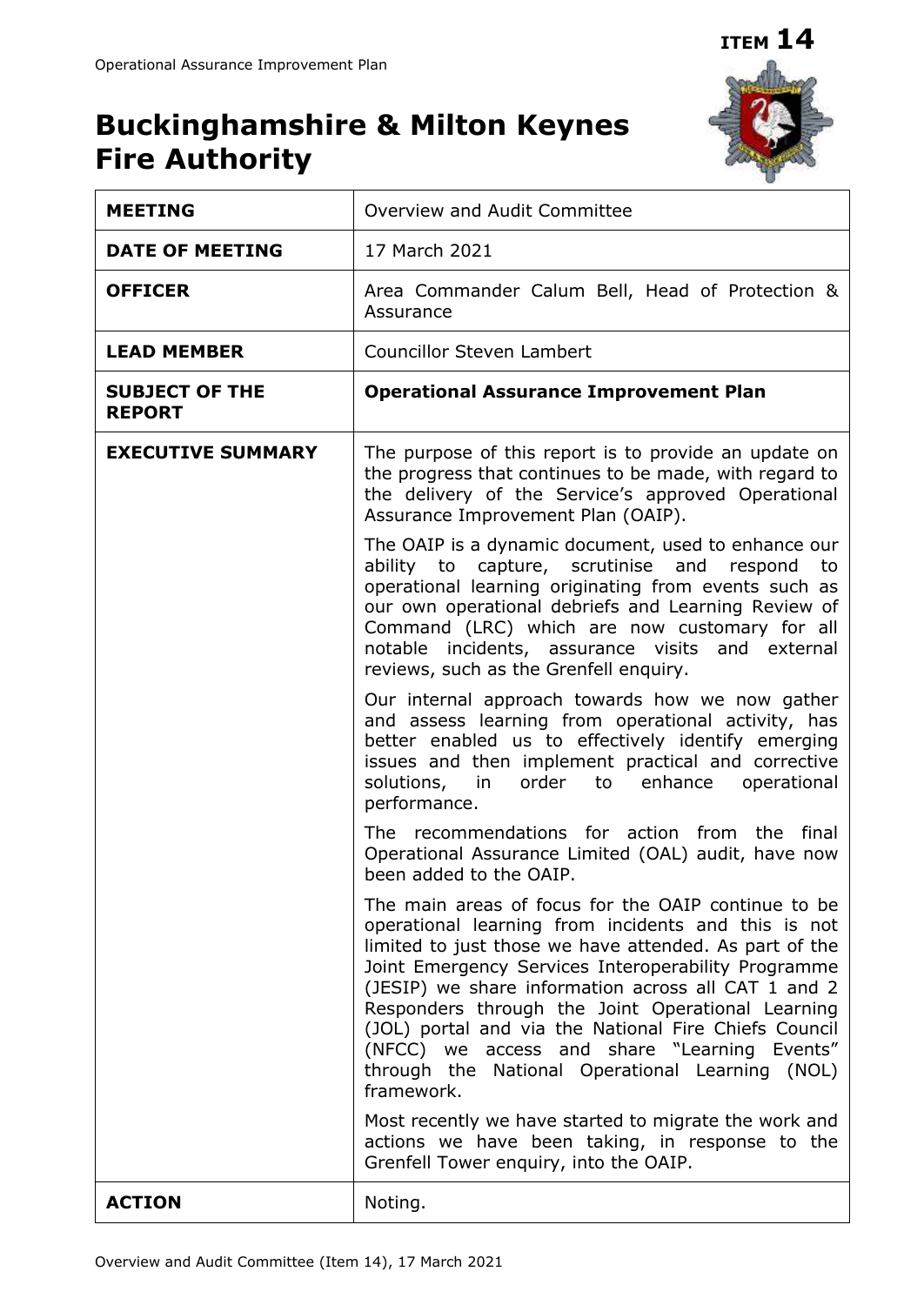| <b>RECOMMENDATIONS</b>                                                            | It is recommended that the progress made against<br>each improvement recommendation detailed within<br>the updated OAIP is noted.                                                                                                                                                                                                                                                                                     |  |  |  |  |  |  |  |  |
|-----------------------------------------------------------------------------------|-----------------------------------------------------------------------------------------------------------------------------------------------------------------------------------------------------------------------------------------------------------------------------------------------------------------------------------------------------------------------------------------------------------------------|--|--|--|--|--|--|--|--|
| <b>RISK MANAGEMENT</b>                                                            | Delivery of the OAIP will contribute toward ensuring<br>the Service's operational safe systems of work are<br>continuously improved to conform to the latest safety<br>standards and are efficient, effective and responsive to<br>significant changes<br>in the external<br>or<br>internal<br>environments.                                                                                                          |  |  |  |  |  |  |  |  |
|                                                                                   | Failure to deliver the OAIP could expose:                                                                                                                                                                                                                                                                                                                                                                             |  |  |  |  |  |  |  |  |
|                                                                                   | • the Service, its personnel and the public to<br>operational, health and safety risks;                                                                                                                                                                                                                                                                                                                               |  |  |  |  |  |  |  |  |
|                                                                                   | Buckinghamshire & Milton Keynes Fire Authority<br>(BMKFA) to reputational and / or financial risks.                                                                                                                                                                                                                                                                                                                   |  |  |  |  |  |  |  |  |
|                                                                                   | The OAIP will inform the ongoing development of our<br>operational workforce plan particularly in relation to<br>areas such as maintenance of operational skills,<br>acquisition training and assessment.                                                                                                                                                                                                             |  |  |  |  |  |  |  |  |
|                                                                                   | Furthermore, the OAIP does not appear to raise any<br>immediate privacy issues.                                                                                                                                                                                                                                                                                                                                       |  |  |  |  |  |  |  |  |
| <b>FINANCIAL</b><br><b>IMPLICATIONS</b>                                           | There are no direct financial implications associated<br>with this report, as all expenditure is contained within<br>existing budgets. Previously, a £50,000 per annum<br>investment resulted in a contractual three-year (two<br>years, with the option to extend by a further year)<br>programme of assurance visits, intended to drive<br>continual service improvement. This programme has<br>now been completed. |  |  |  |  |  |  |  |  |
| <b>LEGAL IMPLICATIONS</b>                                                         | There are no negative legal implications associated<br>with this report.                                                                                                                                                                                                                                                                                                                                              |  |  |  |  |  |  |  |  |
| <b>CONSISTENCY WITH</b><br>THE PRINCIPLES OF<br>THE DUTY TO<br><b>COLLABORATE</b> | Although the Authority has committed to a default<br>position of collaboration with Thames Valley Fire and<br>Rescue<br>Authorities<br>(FRAs).<br>The<br><b>OAIP</b><br>relates<br>specifically to BFRS operational activity, however any<br>opportunity to collaborate will be explored, as will the<br>sharing of any identified operational learning.                                                              |  |  |  |  |  |  |  |  |
| <b>HEALTH AND SAFETY</b>                                                          | There are no negative implications on health and<br>safety associated with this report. The delivery of the<br>OAIP will continue to promote and enhance the<br>existing health and safety culture within the Service.                                                                                                                                                                                                |  |  |  |  |  |  |  |  |
| <b>EQUALITY AND</b><br><b>DIVERSITY</b>                                           | No immediate issues identified in relation to the OAIP,<br>however, IIAs and DPIAs will be completed for any<br>changes that result from any subsequent activity,<br>where there is the potential for equality, diversity and<br>privacy issues to arise.                                                                                                                                                             |  |  |  |  |  |  |  |  |
| <b>USE OF RESOURCES</b>                                                           | <b>Communication with stakeholders</b>                                                                                                                                                                                                                                                                                                                                                                                |  |  |  |  |  |  |  |  |

Overview and Audit Committee (Item 14), 17 March 2021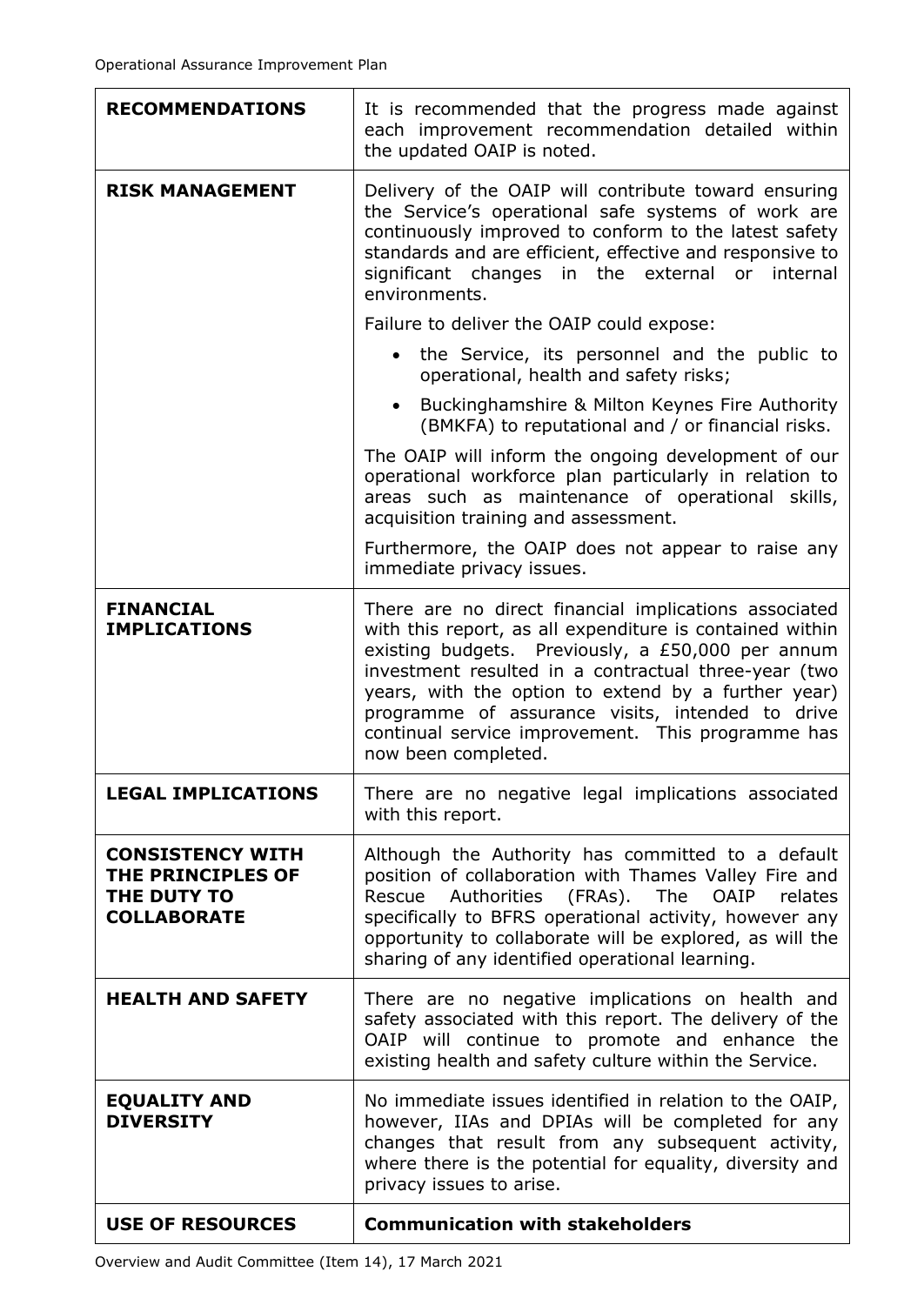Learning from operational activity or recommendations following debrief and assurance visits are routinely published and communicated to all staff, utilising either the I:Drive or Operational Assurance newsletter. This approach is intended to ensure there is a clear understanding and appreciation of the collective responsibility there is toward continuous improvement in respect to operational performance.

## **The system of internal control**

From a monitoring and reporting perspective, the Head of Protection & Assurance leads on the improvement plan and is chair of the Operational Assurance Group (OAG).

The Head of Operational Training and Assurance has responsibility for delivering the OAIP in conjunction with the OA team.

### **The medium-term financial strategy**

It is intended that delivery of the OAIP, continues to be achieved within the existing budget.

### **The balance between spending and resources**

Coordinated visits to other fire services and informal discussions with suppliers have taken place, in order to identify the different active monitoring systems commercially available. This has resulted in a further 6-month trial being commenced utilising Effective Command commencing on 1 January 2021 that will then be subject to evaluation, before a final decision is made in respect to its suitability.

It was also recognised early on that by transferring the information held on the OAIP, within its current spreadsheet type format, onto 'Viper' would make it easier to both interpret and report on the progress being made, in relation to the different improvement recommendations. However, progress has unfortunately been delayed, primarily due to the other work commitments involving the Data Intelligence Manager.

#### **The management of the asset base**

There are currently no identified impacts on the asset base.

#### **The arrangements to promote and ensure probity and propriety**

Delivery of the OAIP is expected to have a positive impact against these criteria by creating a more vigorous and transparent operational assurance environment within the Service.

## **Environmental**

Delivery of the OAIP will enhance the Service's ability to identify and manage potential environmental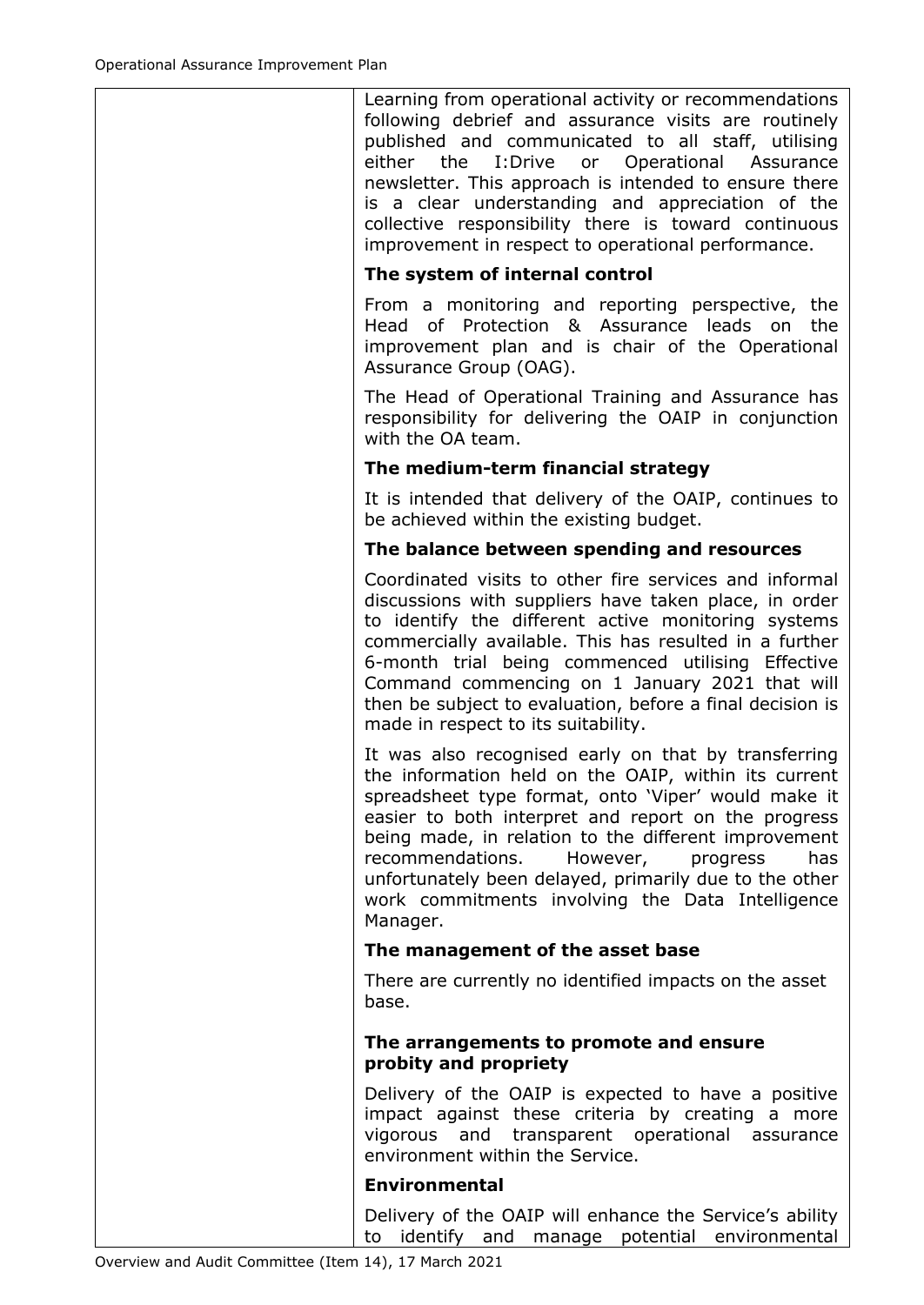|                                                | both<br>the<br>hazards in<br>internal<br>external<br>and<br>surroundings.                    |  |  |  |  |  |  |  |  |  |  |
|------------------------------------------------|----------------------------------------------------------------------------------------------|--|--|--|--|--|--|--|--|--|--|
| <b>PROVENANCE SECTION</b>                      | <b>Background</b>                                                                            |  |  |  |  |  |  |  |  |  |  |
| &<br><b>BACKGROUND PAPERS</b>                  | Overview and Audit Committee: 22 July 2020 (see<br>pages 297 - 300)                          |  |  |  |  |  |  |  |  |  |  |
|                                                | Agenda Document for BMKFA Overview & Audit<br>Committee, 22/07/2020 10:00 (bucksfire.gov.uk) |  |  |  |  |  |  |  |  |  |  |
| <b>APPENDICES</b>                              | Appendix A: Operational Assurance Improvement Plan                                           |  |  |  |  |  |  |  |  |  |  |
| <b>TIME REQUIRED</b>                           | 10 minutes                                                                                   |  |  |  |  |  |  |  |  |  |  |
| <b>REPORT ORIGINATOR</b><br><b>AND CONTACT</b> | Shaun Cunningham, Head of Operational Training and<br>Assurance                              |  |  |  |  |  |  |  |  |  |  |
|                                                | scunningham@bucksfire.gov.uk                                                                 |  |  |  |  |  |  |  |  |  |  |
|                                                | 01296 744426                                                                                 |  |  |  |  |  |  |  |  |  |  |